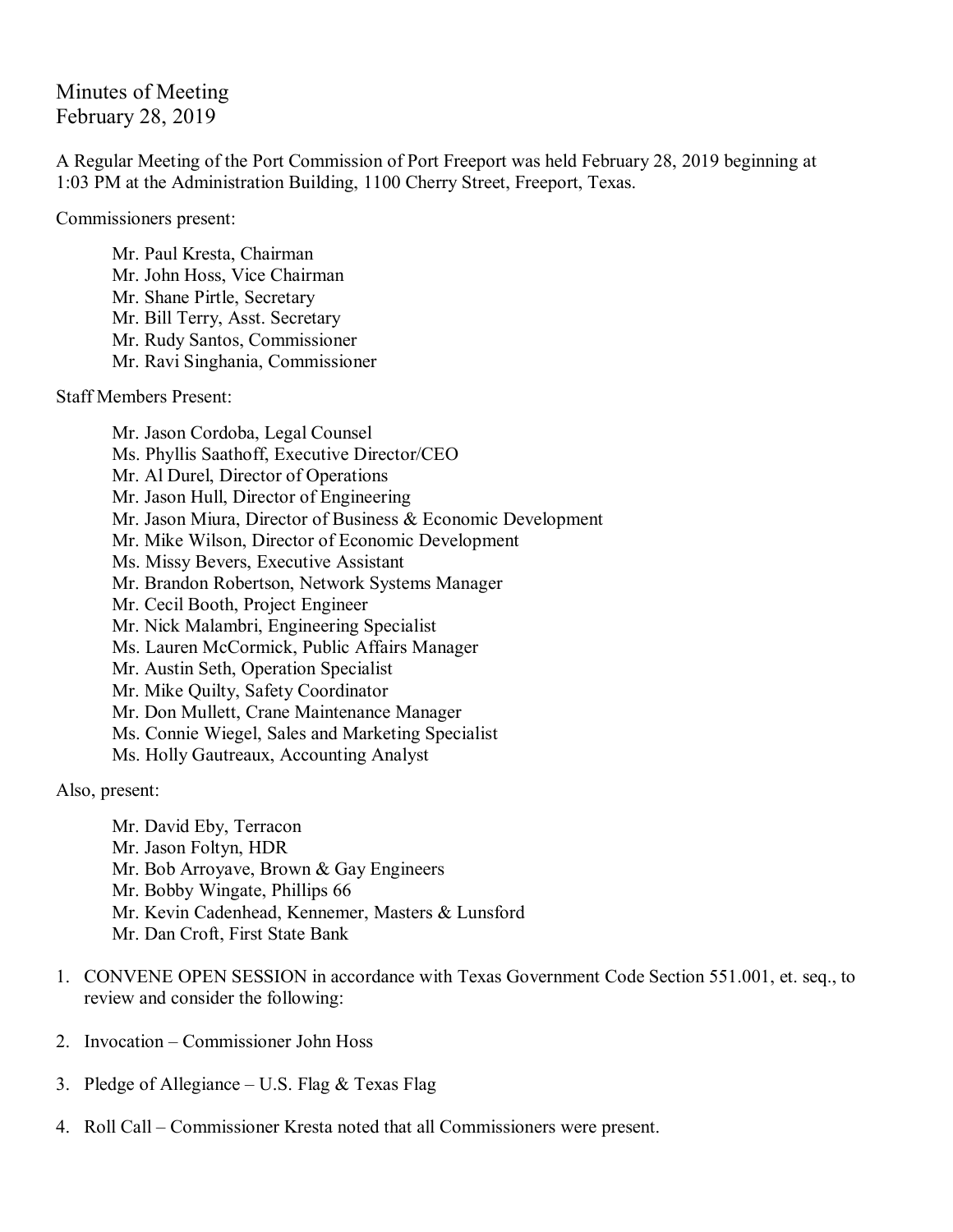- 5. Safety Briefing Mr. Austin Seth, Operations Specialist
- 6. Approval of minutes from the Special Meeting held February 7, 2019 and the Regular Meeting held February 14, 2019.

A motion was made by Commissioner Pirtle to approve the minutes as presented. The motion was seconded by Commissioner Hoss with all Commissioners present voting in favor of the motion.

- 7. Reports from Executive Staff:
	- A. Receive report from Executive Director/CEO on activities and matters related to administrative affairs. Port tenant updates, USCOE, rail issues, AAPA Committees, leases, contracts, upcoming Port and civic events and other related administrative affairs.

Ms. Saathoff reported the contract with David Miller & Associates has been fully executed, and Mike Wilson is working with them to provide the information needed to begin the analysis of the BCR calculations. The federal consultants sent word that Katie Williams, who sits at headquarters, will be on temporary assignment to a Senate Committee for about six months. Participation letters have been signed and returned by two industry participants for the Fort Velasco Signal Station. Once the remaining letters arrive, payment will be made to the Pilots, so they can move forward hiring and training staff. Ms. Saathoff attended the Texas Ports Association Legislative Reception and Conference in Austin and served as moderator for the energy and petrochemical group panel. While in Austin, Lt. Governor Patrick announced the Senate's Ports Committee had been re-assembled and Senator Creighton will chair the committee. The first meeting will be March 6 and testimony is invited from the Texas Ports Association and the maritime division of TxDOT. Ms. Saathoff will give testimony on behalf of the TPA. Brazoria County Day is March 5 in Austin. Packets are being assembled and will include agency visit assignments for March 4. Staff met with the SPOT Group (Enterprise Seaport Offshore Terminal) February 27. SPORT has filed their application with MARAD for an offshore deepwater port and is deemed complete. It should be posted to the federal register within the next day or two. The Rail District will reschedule the public information meetings they initially had set for March to allow for additional work to be completed. Ms. McCormick reported the next CAP Meeting will be held March 12 at the Port's Administration Building and will include a Port tour. The Take-A-Child Fishing Tournament has raised approximately \$23,800 in sponsorships. Voting for the logo contest is taking place today through an electronic voting system. Commissioners and staff were sent the link via email and for guests in the audience, the link has been displayed with instructions how to participate.

B. Receive report from Controller on monthly activity and matters related to financial results, investments, insurance, leases, real property matters and other related administrative affairs.

Ms. Campus gave a brief financial presentation and update to the Commission.

C. Receive report from Director of Engineering on activities and matters related to Freeport Harbor Federal Channel, capital projects, Hydrographic Report and other related facility engineering matters.

Mr. Hull reported that the Corps of Engineers has asked for right-of-entry on five lots the Port owns north of Second Street, so they can temporarily park equipment while performing geotechnical investigation for the Sabine to Galveston project. The Port has also received a license from the Corps of Engineers to build Berth 8 inside old easements that were given to the Port years ago. Both documents will be executed by Ms. Saathoff. Mr. Hull also shared pictures of the progress on the Parcel 14 Rail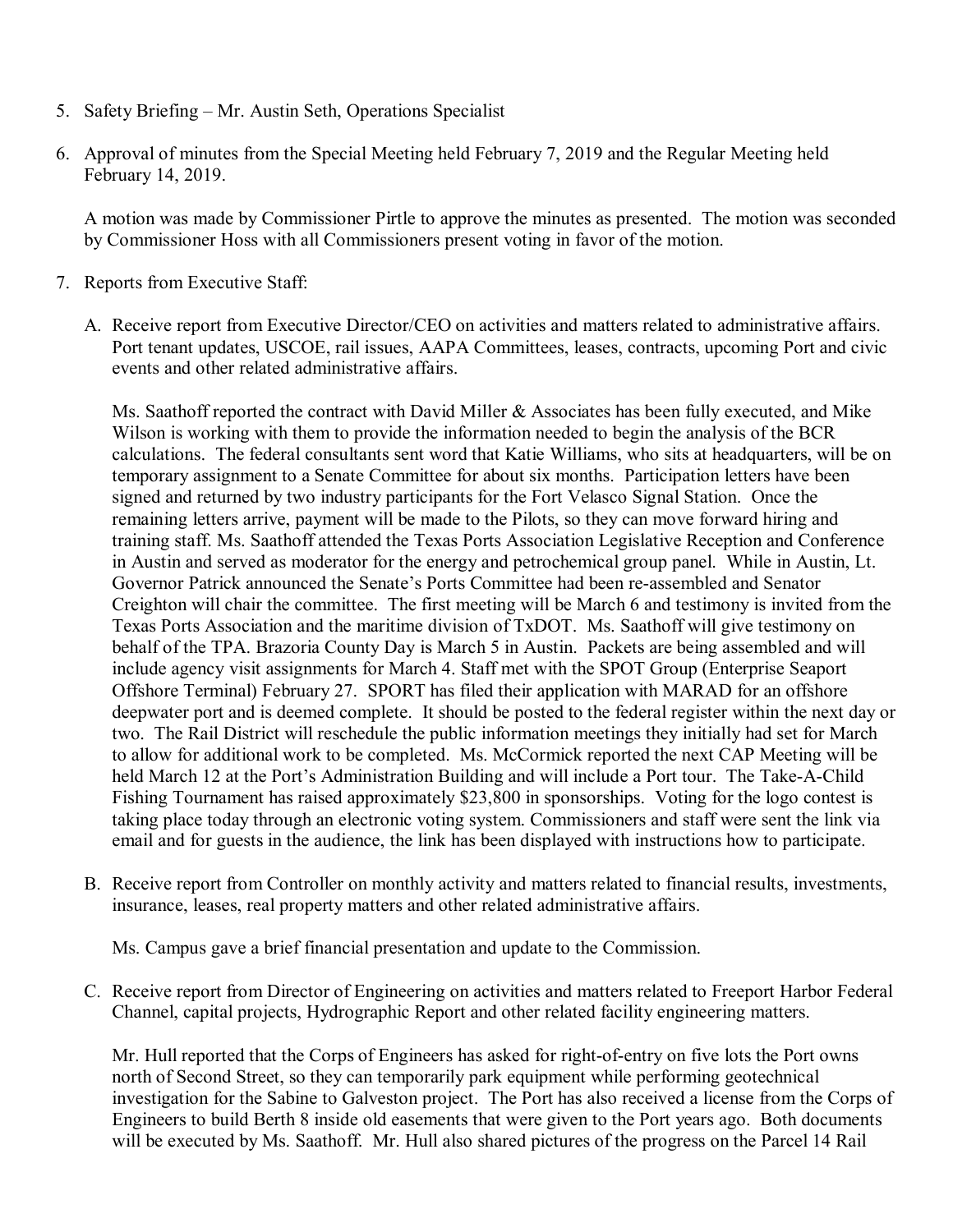Project as well as a current aerial of Freeport LNG. Ms. Saathoff noted that Freeport LNG announced they are within 50 days of being ready for Train 1 to receive gas.

D. Receive report from Director of Operations on activities and matters related to operations, vessel activity, tonnage and other related port operation matters.

Mr. Durel reported Chiquita will replace two vessels in the Port's service and shared photos of the vessels, the San Adriano and San Alessio. These ships are bigger with a capacity of 1200 TEUs, 11 containers wide. He also shared pictures from the tenant safety meeting held February 13. The next meeting is scheduled for May 8 at the EOC Building. At this time, Mr. Durel introduced the new Safety Coordinator, Mike Quilty, who joined Port Freeport February 27. Operationally, the Port has been dealing with vessel traffic issues because of the repeated fog days.

E. Receive report from Director of Business & Economic Development on activities and matters related to industry meetings, sales reports, advertising, web activity, Foreign-Trade Zone and other ocean transportation related matters.

In addition to his written report, Mr. Miura reported attending the Retail International Leadership Association Conference (RILA) held in Orlando. He will also be attending Transpacific Maritime Conference (TPC) March 4 in Long Beach. The next Rail District meeting will be March 15 in Freeport. Ms. Saathoff noted she is working to set up a Nexus meeting in the near future.

- 8. Receive report from Commissioners on matters related to:
	- A. February 6 & 28 Personnel Advisory Committee Commissioner Hoss reported the committee reviewed policies for Section 3 of the manual.
	- B. February 14 Strategic Planning Advisory Committee Commissioner Terry deferred comments to agenda item 12.
	- C. February 14 Operations, Safety & Security Committee Commissioner Pirtle deferred comments to agenda item 13.
	- D. February 14 and 28 Finance Advisory Committee Commissioner Singhania deferred his February 14 comments to Commissioner Hoss since he was absent. Commissioner Hoss stated the committee reviewed staff's recommended adjustments to the tariff. Commissioner Singhania reported the committee reviewed the Comprehensive Annual Financial Report in today's meeting and will defer further comments to agenda item 10.
	- E. Meetings and conferences attended, Port presentations and other related Port Commission matters.

Commissioner Hoss reported attending the TPA Reception and Conference held in Austin.

Commissioner Pirtle reported attending the Rail District meeting February 15, Friends of the River February 23, meeting with Fort Bend County Judge KP George and the Global Initiative Dinner February 27.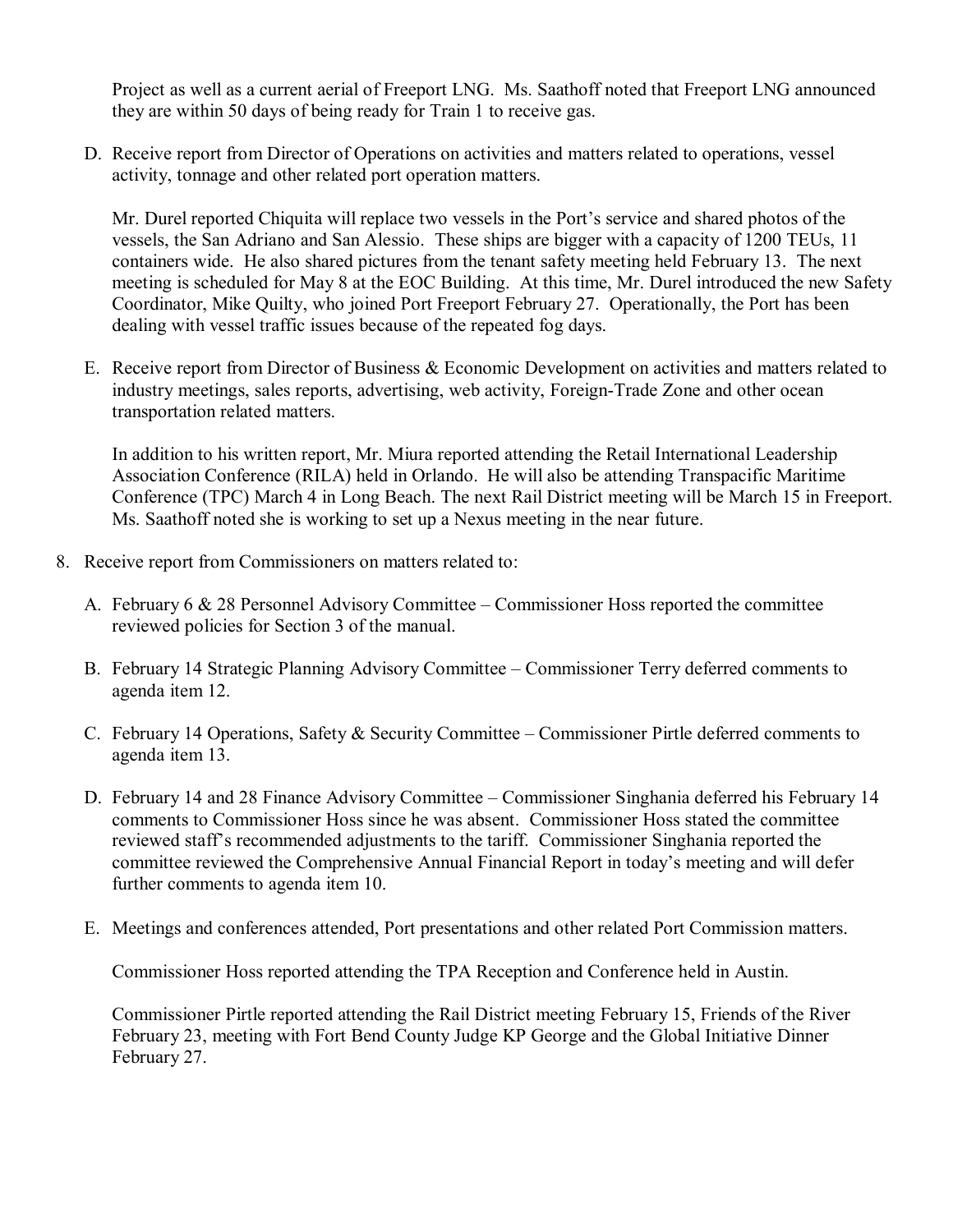- 9. Public Comment Mr. Dan Croft commented on the recent Rail District meeting stating there has been a lot of discussion as they draw closer to briefing the public with information regarding routing and feasibility of the rail. The Port will be included in future meetings and discussion prior to the public meetings.
- 10. Approval of the FY 2018 Comprehensive Annual Financial Report.

Ms. Campus presented the Annual Comprehensive Financial Report for FY 2018. She noted the report is in the same format as submitted in previous years and pointed out that the management discussion analysis section includes a history and comparison of data for the past three years. She invited Kevin Cadenhead with Kennemer, Masters & Lunsford to address the Board regarding the management letters included in the report. Mr. Cadenhead stated the firm has no audit findings or issues to report to Board regarding the report. The two letters are an addition to the report and required this year. The first is a report on control over financial reporting and is a clean letter stating there are no control issues over financial reporting. The second letter is required to go to the governing body if there were any abnormalities that occurred during the audit that needed reporting. This is also a clean letter. Also included in the annual report is Kennemer's auditors report or Unmodified Opinion stating the audit firm audited the financial statements and the report is accurate. Mr. Cadenhead noted the Port underwent a significant system change over the last year and commended staff for ensuring underlying financial controls were in place in the new system and ensured the ending financial balances from the old system made their way to the new system. He noted there was one issue as the fixed assets were put into the new system. The new system has a more accurate calculation of depreciation and when the new assets were entered, the system recalculated coming up with a \$200,000 difference. Management recorded a prior period of adjustment that is described in the last note of the financial statements. Ms. Campus recognized and commended Holly Gautreaux, and the Operations Department, for their efforts during the software transition. Staff recommended approval of the financial report.

A motion was made by Commissioner Singhania to approve the annual report. The motion was seconded by Commissioner Hoss with all Commissioners present voting in favor of the motion.

11. Approval of financial reports presented for the period ending January 31, 2019.

A motion was made by Commissioner Singhania to approve the reports as presented by staff. The motion was seconded by Commissioner Santos with all Commissioners present voting in favor of the motion.

12. Approval of a Letter of Support regarding Texas A&M Transportation Institute's exceptional item request for managing truck congestion near Texas Ports.

Mr. Wilson stated that TTI is requesting a letter of support from the Executive Director to assist in their application for a \$3 million grant from TXDOT. This grant would help necessary research of all truck activity along border crossings and all ports in the state of Texas. The funding would come from the same funding that has recently been given under RIDER 45 and RIDER 48. This project will benefit the Port from a mobility standpoint by providing data on the trucks moving and the routes they are taking and assist in mobility planning in Texas. Staff recommends approval.

A motion was made by Commissioner Terry to authorize the letter of support. The motion was seconded by Commissioner Santos with all Commissioners present voting in favor of the motion.

13. Approval of the purchase of electric motors for ZPMC Gantry Cranes.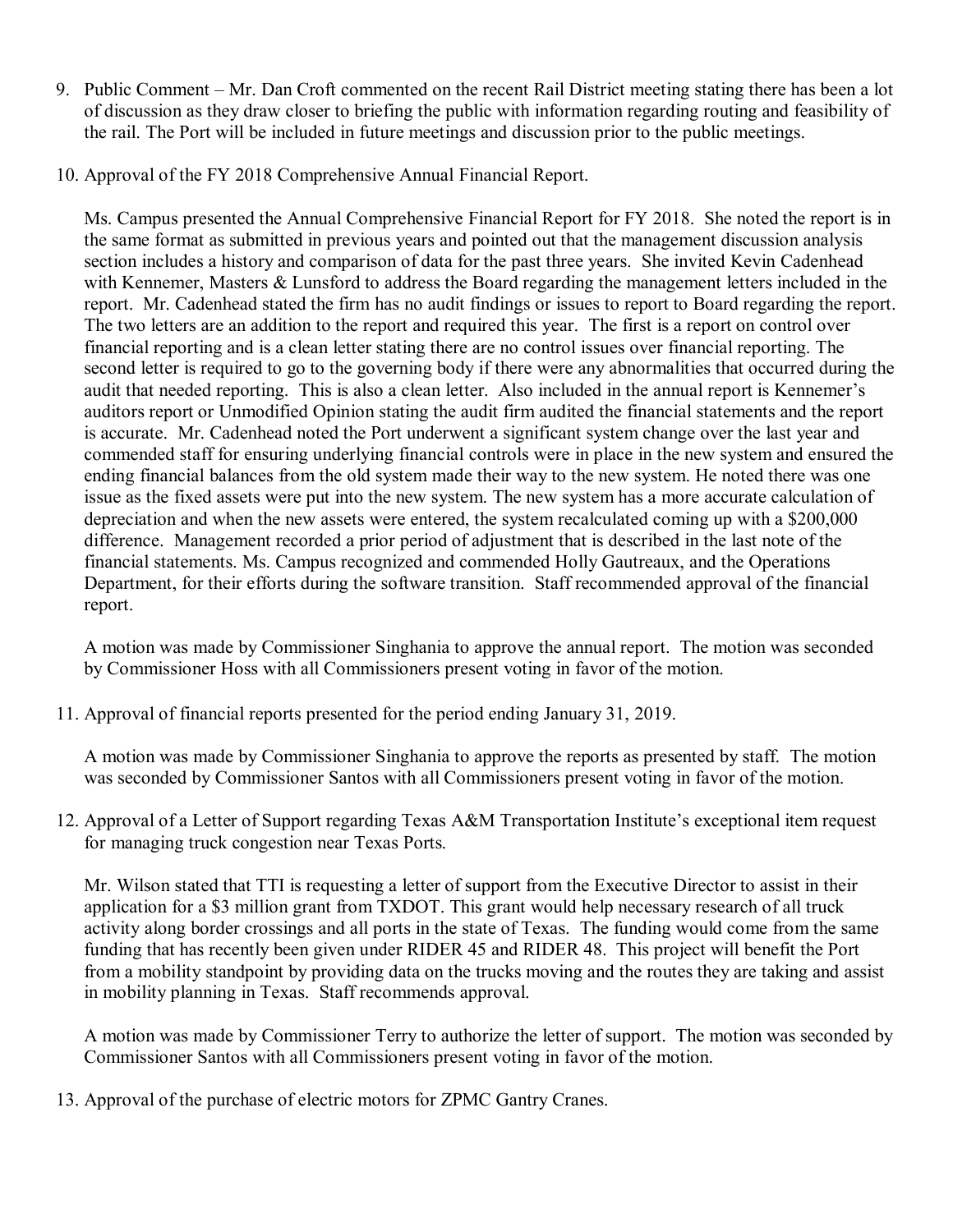Mr. Durel stated that since the purchase of the gantry cranes, staff has been purchasing spare parts to keep in inventory, using and replacing as needed, and leaving the more expensive parts to purchase later. Staff has determined it is now time to purchase these parts. The parts include the main hoist motor, trolley motor and boom motor, and with each motor, couplings will be purchased as well. The initial plan was to purchase a motor each year over a three-year period but after discussing in the Operations, Safety & Security Committee, and considering the 24-week delivery time, staff recommends moving forward with the entire purchase of all motors and couplings.

A motion was made by Commissioner Pirtle to approve the purchase of all three motors and couplings. The motion was seconded by Commissioner Hoss with all Commissioners present voting in favor of the motion.

14. Approval of a Resolution Declaring Election of Unopposed Candidates for Commissioner Position No. 3, Ravi K. Singhania, and No. 5, Dan Croft; accepting certification of unopposed candidates; entering an order declaring each unopposed candidate elected to their respective positions as a Port Freeport Commissioner; ordering that a certificate of election be issued to each said candidate; and cancelling the election previously ordered for May 4, 2019.

A motion was made by Commissioner Terry to approve the resolution. The motion was seconded by Commissioner Pirtle with all Commissioners present voting in favor of the motion.

15. Approval of Port Policy 2.9 – Compensation and Benefits for Commissioners.

This item was tabled.

- 16. EXECUTIVE SESSION in accordance with Subchapter D of the Open Meetings Act, Texas Government Code Section 551.001, et. seq., to review and consider the following:
	- A. Under authority of Section 551.071 (Consultation with Attorney) for discussion regarding:
		- 1. Consultation with attorney to discuss potential litigation.
		- 2. Consultation with attorney to discuss potential litigation.
		- 3. Consultation with attorney and discussion regarding Section 481 Service Fee Agreement between U.S. Customs and Border Protection and Port Freeport.
		- 4. Consultation with attorney and discussion regarding legal matters arising out of Texas Transportation Code, Title 4 Navigation, Subtitle A Waterways and Ports, Chapter 52 Texas Deepwater Port Procedures Act.
	- B. Under authority of Section 551.072 (Deliberation of Real Property Matters) for discussion regarding:
		- 1. The potential exchange, lease, or value of real property located at Port Freeport, including but not limited to Parcels 7, 8, 10, 26 and 37.
		- 2. The potential purchase, exchange, lease or value of real property located at Port Freeport, including but not limited to the real property located at and contiguous to Berths 1, 2, 5 and 7.
		- 3. Discussion regarding the potential exchange, lease or value of real property located in Freeport, Texas, including but not limited to the area known as the East End of Freeport and bordered by the following streets: FM 1495; East 2<sup>nd</sup> Street; Terminal Street and East 8<sup>th</sup> Street in Freeport, Texas.
		- 4. The potential exchange, lease, or value or real property located at Port Freeport, including but not limited to Parcel 14.